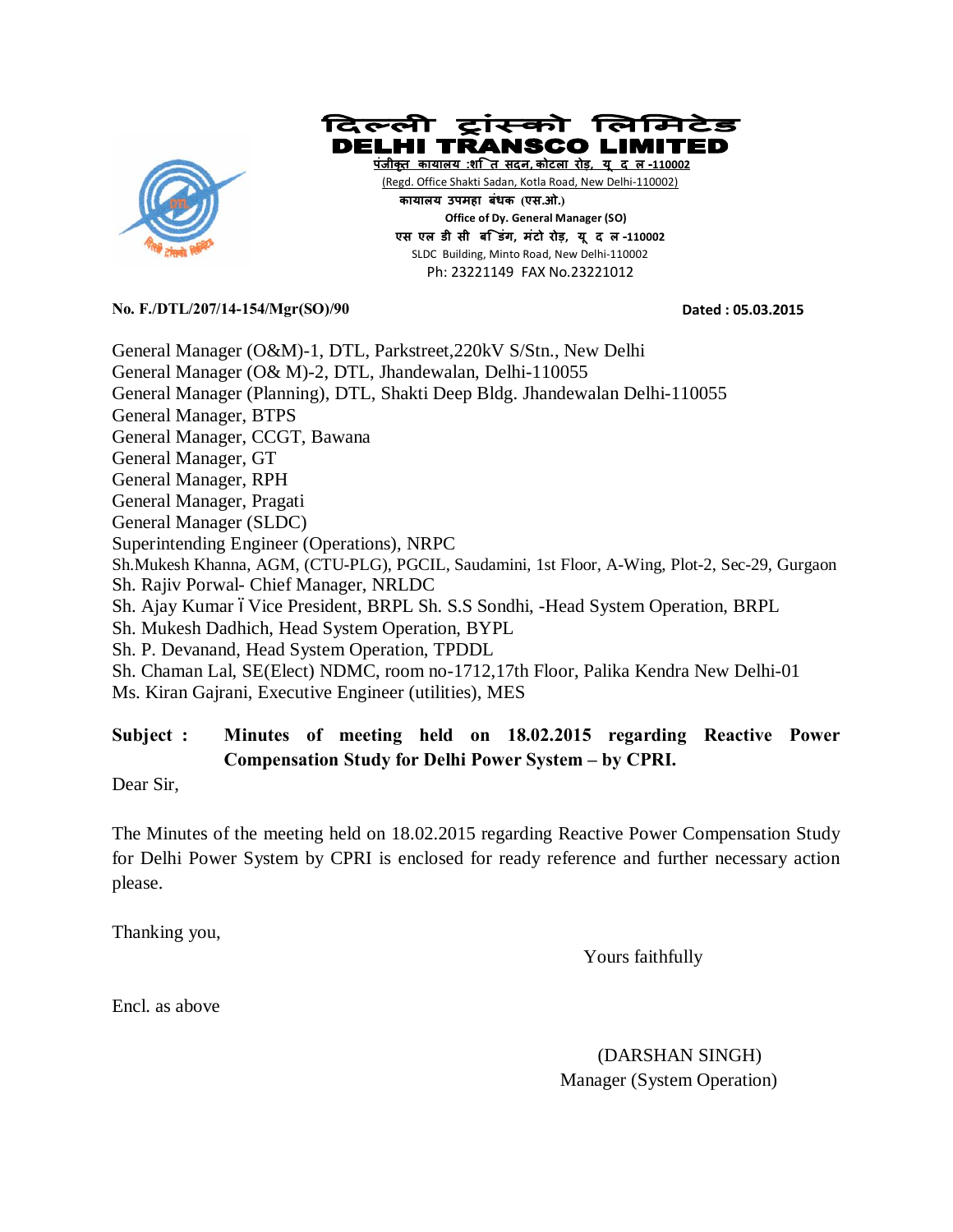Copy for favor of kind information to:-

- 1) Secretary, DERC
- 2) Chairperson, New Delhi Municipal, Palika Kendra, Sansad Marg, New Delhi
- 3) MD,DTL
- 4) Managing Director, Indraprastha Power Generation Company Ltd (Genco) /Pragati Power Corporation Ltd (PPCL), Himadri, Rajghat Power House, New Delhi-110002
- 5) Member Secretary, NRPC
- 6) Director (operations), DTL
- 7) Director (Tech.), IPGCL
- 8) GM (NRLDC)
- 9) COO(CTU-PLG&Cost Engg) PGCIL Saudamini, 8st Floor,B-Wing, Plot No- 2, Sec- 29, Gurgaon (Haryana)
- 10) CEO,BSES Rajdhani Power Ltd, BSES Bhawan, Nehru Place, New Delhi-110019
- 11) CEO BSES Yamuna Power Ltd, Shakti Kiran Building, Karkardooma, Delhi-92
- 12) CEO,TPDDL,33kV Grid S/Stn, Hudson Lane, Kingsway Camp,Delhi-9
- 13) Chief Engineer , Delhi Zone (CEDZ) MES, Palam Road, Delhi Cantt, New Delhi- 10
- 13) Addl. Secretary (Power), GNCTD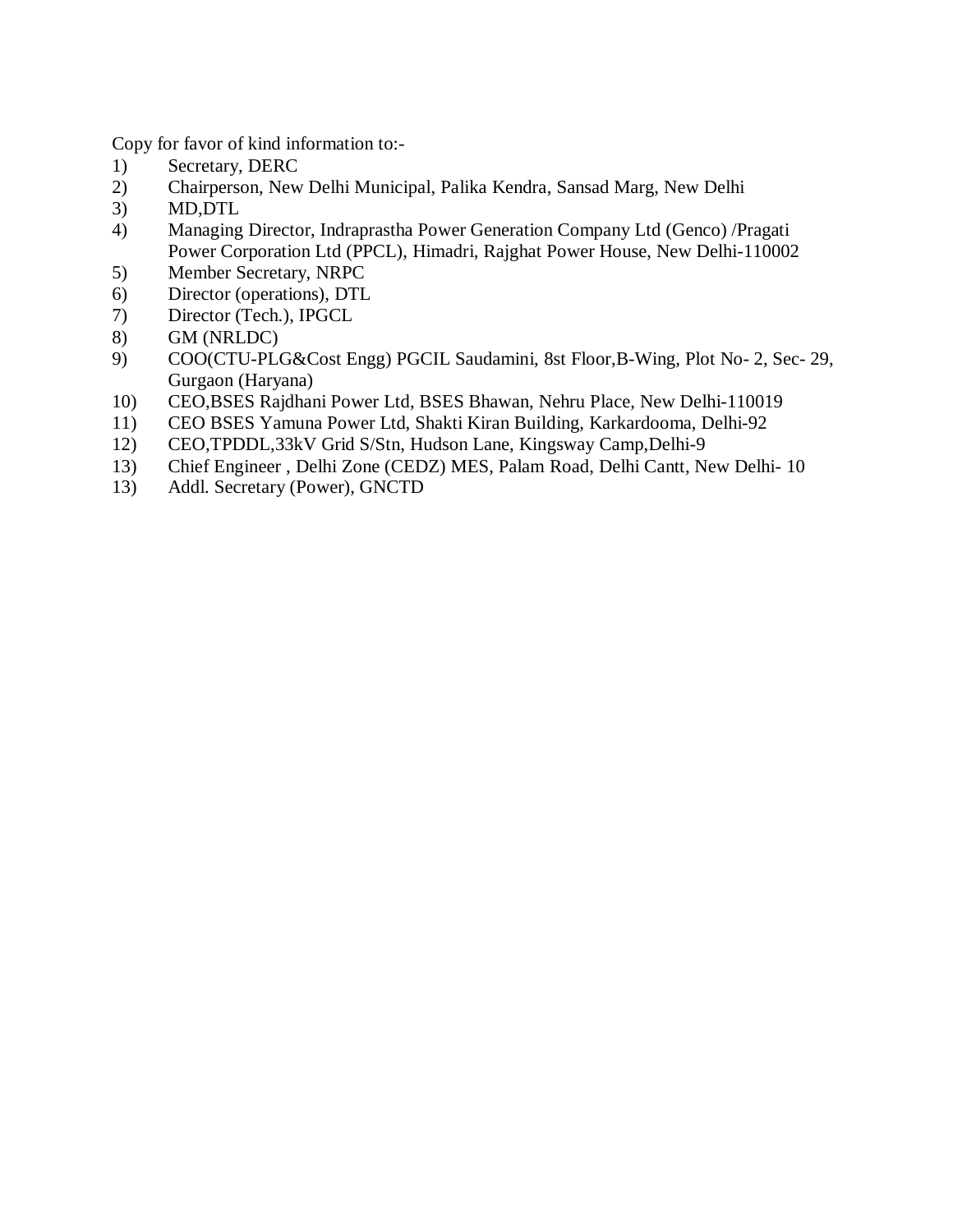## **Subject : Minutes of meeting held on 18.02.2015 regarding Reactive Power Compensation Study for Delhi Power System – by CPRI.**

A Meeting was convened under the Chairman ship of Dir. (O) on 18.02.2015 at 11:00 in SLDC Conference room. The list of participants is enclosed as Annexure.

The gist of discussions and decision are as under :-

- 1.) SLDC representative welcomed all the participants and requested for fruitful discussions so as to arrive at a decision for implementation of the Study carried out by M/S CPRI.
- 2.) Upon query by Chair whether all Discoms had carried out detailed study of CPRI report, all discoms representative informed that detailed study of CPRI report has not yet been carried out by them. As such they will submit their observation in writing to SLDC Delhi by 28.02.2015 for forwarding the same to CPRI through Planning Department of DTL.
- 3.) It was also desired by all discoms that Planning deptt. may explore the possibility of calling representative of CPRI in next Meeting so that issues could be discussed with them. DTL Planning Department agreed for the same.
- 4.) Representative of PGCIL informed that problem of overvoltage is being studied by them and it has been planned to install Reactors in 400kV System. He further informed that installation of Reactors at 400kV DTL substations was not in their plan and DTL should rather install Reactors at 220 kV level to take care of Reactive Power problem of Delhi control area.
- 5.) As per observation of NRLDC representative, there were certain clarifications required from CPRI. For example while considering peak load conditions of 2012 wherein CPRI has shown existing capacitors MVAR as 1000MVA and load conditions of around 4500MW and 1300MVAR was being imported from ISTS Grid. Therefore, consideration of 1000MVAR capacitors only against installed capacity of approximately 3500MW may have to be looked into.
	- a) Further, as per the old planning Criteria of 1994, the reactive Power drawal through ICTs should be minimized and it should be zero at voltage level of 0.975 PU or below. Thus, clearly approx 1300 MVAR shortfall is reflected in Delhi system in the studied case itself.
	- b) Further, Delhi met a demand of approx 6000 MW during the last year, the CPRI study should have extrapolated the demand and worked out the capacitor requirements correspondingly.